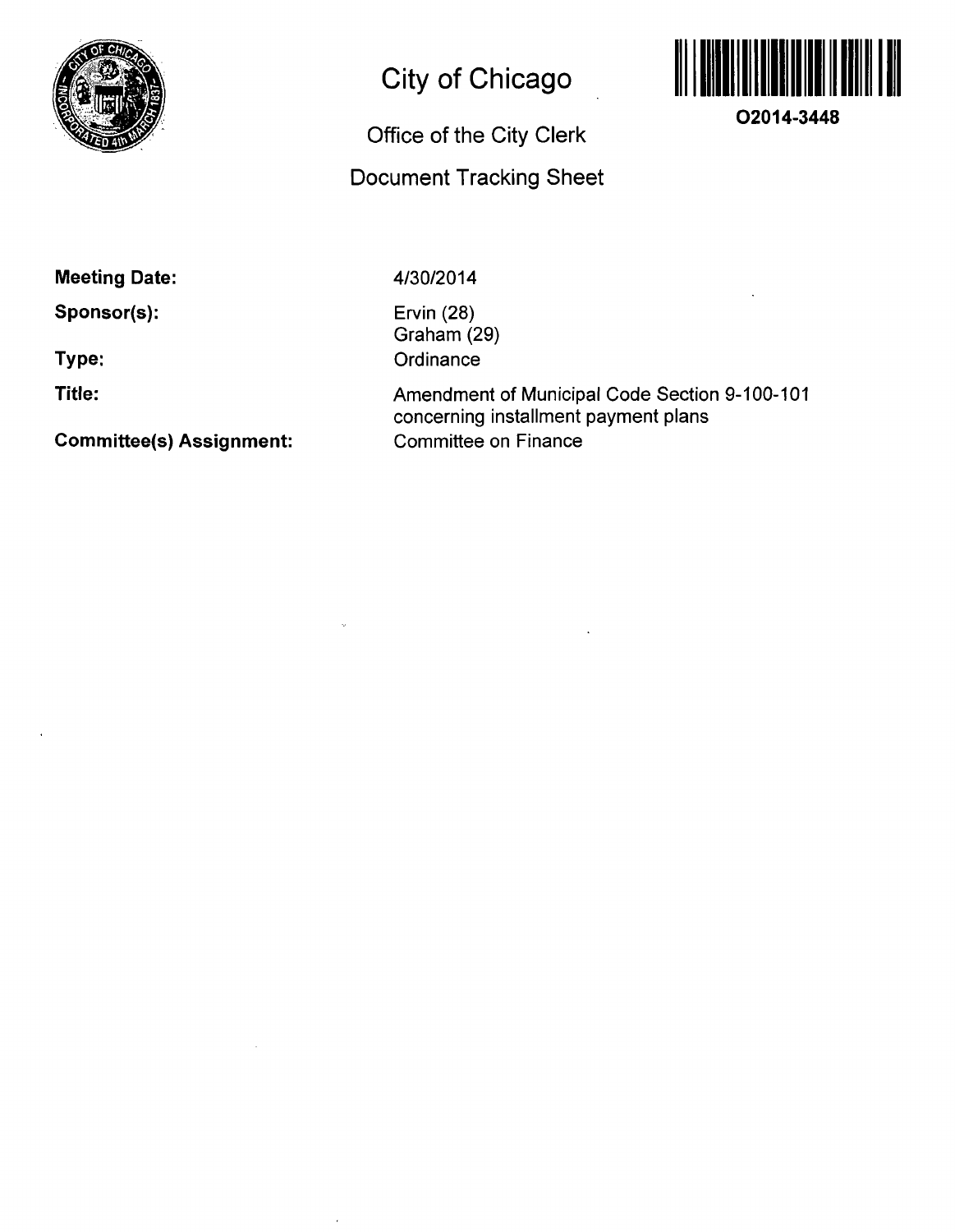Encorce

### **ORDINANC E**

### **BE IT ORDAINED BY THE CITY COUNCIL OF THE CITY OF CHICAGO:**

SECTION 1. Section 9-100-101 of the Municipal Code of the City of Chicago is hereby amended by inserting the language underscored, as follows:

#### **9-100-101 Installment payment plans.**

(a) The traffic compliance administrator may establish a program allowing the payment of parking, compliance, or automated speed enforcement system or automated traffic law enforcement system penalties, administrative fees, and related collection costs or attomey's fees pursuant to Section 1-19-020 or 1-19-030, in installments under the following conditions:

(1) For the purposes of this section:

"Active military duty" means the period beginning on the date of entering active military duty and ending 180 days after the date of discharge from active duty.

"Administrative fee" means the expenses and time incurred by the city or its agents to administer or monitor a vehicle owner's installment plan; provided that "administrative fee" shall not include any collection cost, as that term is defined in Section 1-19-010, or attomey's fees.

"Financial circumstances" means wages, savings, credit, monthly expenditures, likelihood to default, and any other factors that the traffic compliance administrator finds relevant to a person's ability to pay parking and compliance fines and penalties.

"Notice of foreclosure" has the same meaning ascribed to that term in section 15-1211 of the Illinois Code of Civil Procedure, 735 ILCS 5/15-1211.

"Qualifying hardship participant" means a person who is: (1) a participant in one of the following programs: the Illinois Low-Income Home Energy Assistance Program (L.I.H.E.A.P.); the Housing Subsidy Program For Renters, administered by the United States Department of Housing and Urban Development under the Federal Housing Act of 1937, as amended (Section 8 Program); the Supplemental Security Income Program administered by the United States Social Security Administration (S.S.I.); the Medicaid Program administered by the Illinois Department of Public Aid; the Nutrition Assistance Program administered by the United States Department of Agriculture, Food and Nutrition Service (food stamps); the Temporary Assistance for Needy Families (TANF) program administered by the United States Department of Health and Human Services, the Special Supplemental Nutrition Program for Women, Infants, and Children (WIC); and any federal or state unemployment compensation system, including, but not limited to, the system of unemployment compensation established under the Illinois Unemployment Insurance Act, as amended; or (2) a high school, college, vocational school or trade school student with a valid school identification card; a person 65 years of age or older; a person who has claimed the Eamed Income Tax Credit on his state or federal individual income tax retum for the most recent tax year; a person receiving worker's compensation income benefits; an active military duty service member, a Reservist or a member of the National Guard while on active duty; a person whose liability for fines and penalties remains after obtaining a bankruptcy discharge; or a person who has received a notice of foreclosure, entered into a consent foreclosure, gave a deed in lieu of foreclosure, or had a judgment of foreclosure entered, on his primary residence within three years prior to the date of the application for an installment plan pursuant to this section.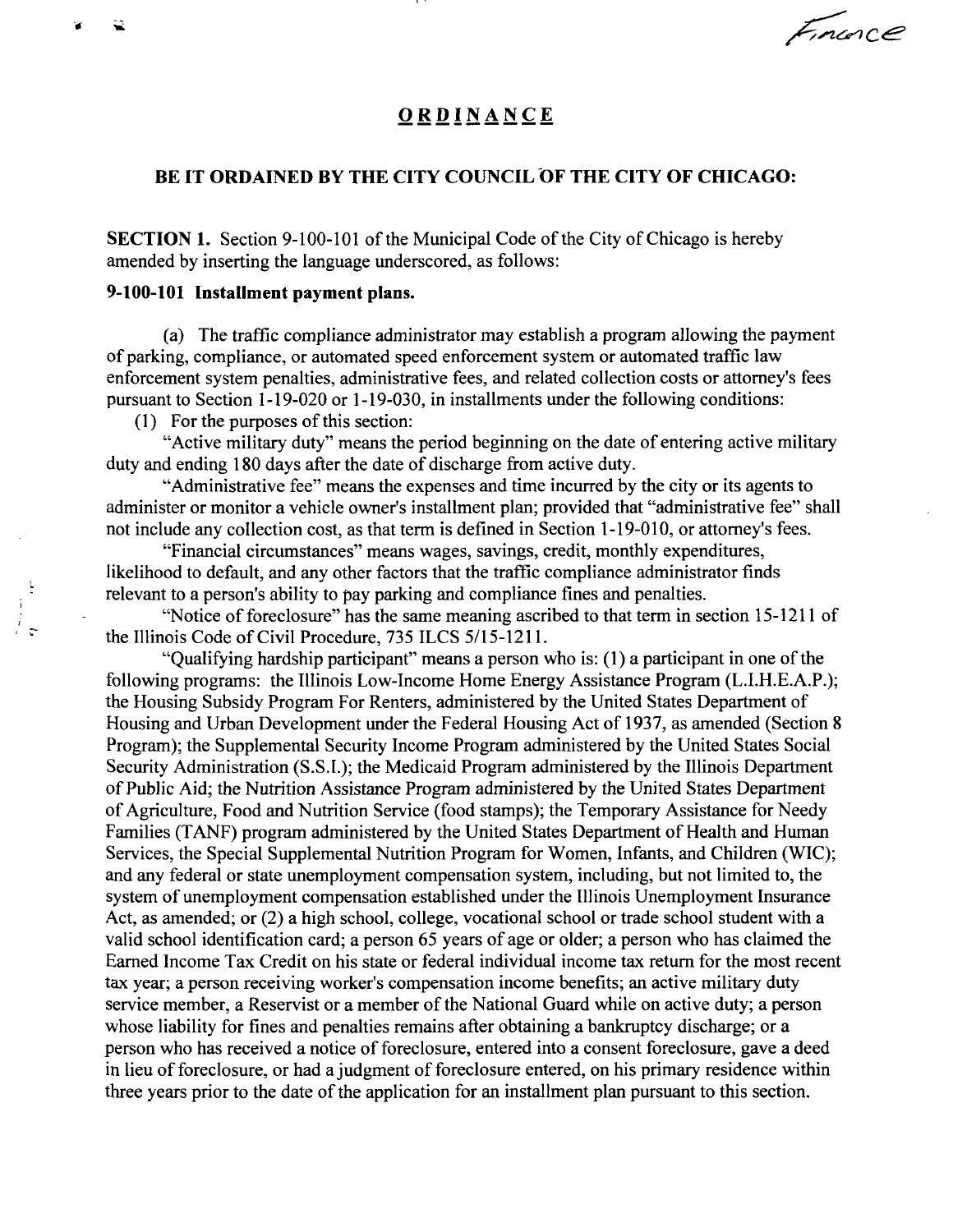"Primary residence" means a residential dwelling unit which is owner-occupied. "Students" means (i) enrolled attendees of a high school, college, vocational school or trade school and (ii) persons who have graduated from a high school, college, vocational school or trade school no more than 180 days prior to applying for an installment plan.

 $(2)(A)$  Except as provided in paragraph  $(B)$  of this subsection, an installment plan may not have a scheduled duration of more than 6 months, and shall require one payment due per month on a day specified in the executed plan.

(B) (I) Except as otherwise provided in subparagraphs (II) and (III) of this paragraph  $(a)(2)(B)$ , the duration may exceed 6 months but may not exceed 12 months for installment plans negotiated and executed for: (i) vehicle owners whose maximum amount of combined liability for parking, compliance, administrative fees, and any related collection costs and attomey's fees pursuant to Section 1-19-020 or Section 1-19- 030 exceeds \$500.00; or (ii) vehicle owners who are qualifying hardship participants.

(II) Ifthe monthly installments during, a 12-month period would exceed \$100 per month and the traffic compliance administrator or his designee determines that the registered owner's financial circumstances warrant extending the plan, the traffic compliance administrator may negotiate and execute plans up to 24 months;

(III) If the monthly installments during a 12-month period would exceed \$200 per month and the traffic compliance administrator or his designee determines that the registered owner's fmancial circumstances warrant extending the plan, the traffic compliance administrator may negotiate and execute plans up to 36 months;

(IV) An administrative fee equal to the costs incurred by the city to administer the installment plan shall be charged to the vehicle owner; provided that such administrative fee shall be waived if the vehicle owner: (i) is a qualifying hardship participant; or (ii) has been assessed collection costs and attomey's fees pursuant to Section 1-19-020 or Section 1-19-030.

(3) The minimum initial payment under any installment plan shall be:

(A) For a vehicle owner who is a qualifying hardship participant;

(i) ifthe owner's vehicle is not impounded or immobilized at the time the owner enters into the installment plan, no greater than 25 percent of the vehicle owner's combined liability for parking, compliance, and automated speed enforcement system or automated traffic law enforcement system fines and penalties, plus accrued penalties and fees under Section 9-100-120(h) and for immobilization, impoundment, towing and storage to date; or

(ii) ifthe owner's vehicle is impounded or immobilized at the time of entering into the installment plan, the lesser of  $$250.00$  or  $25\%$  of the owner's combined liability for parking, compliance, and automated speed enforcement system or automated traffic law enforcement system fines and penalties, plus accrued penalties and fees under Section 9-100-120(h) and for immobilization, impoundment, towing and storage to date.

(B) For all other vehicle owners prior to vehicle immobilization or impoundment, the greater of \$500.00 or 25 percent of the vehicle owner's combined liability for parking, compliance, and automated speed enforcement system or automated traffic law enforcement system fines and penalties, plus accrued penalties and fees under Section 9-100-120(h) and for immobilization, impoundment, towing and storage to date; provided, however, that for vehicle owners whose maximum amount of combined liability for parking, compliance, and automated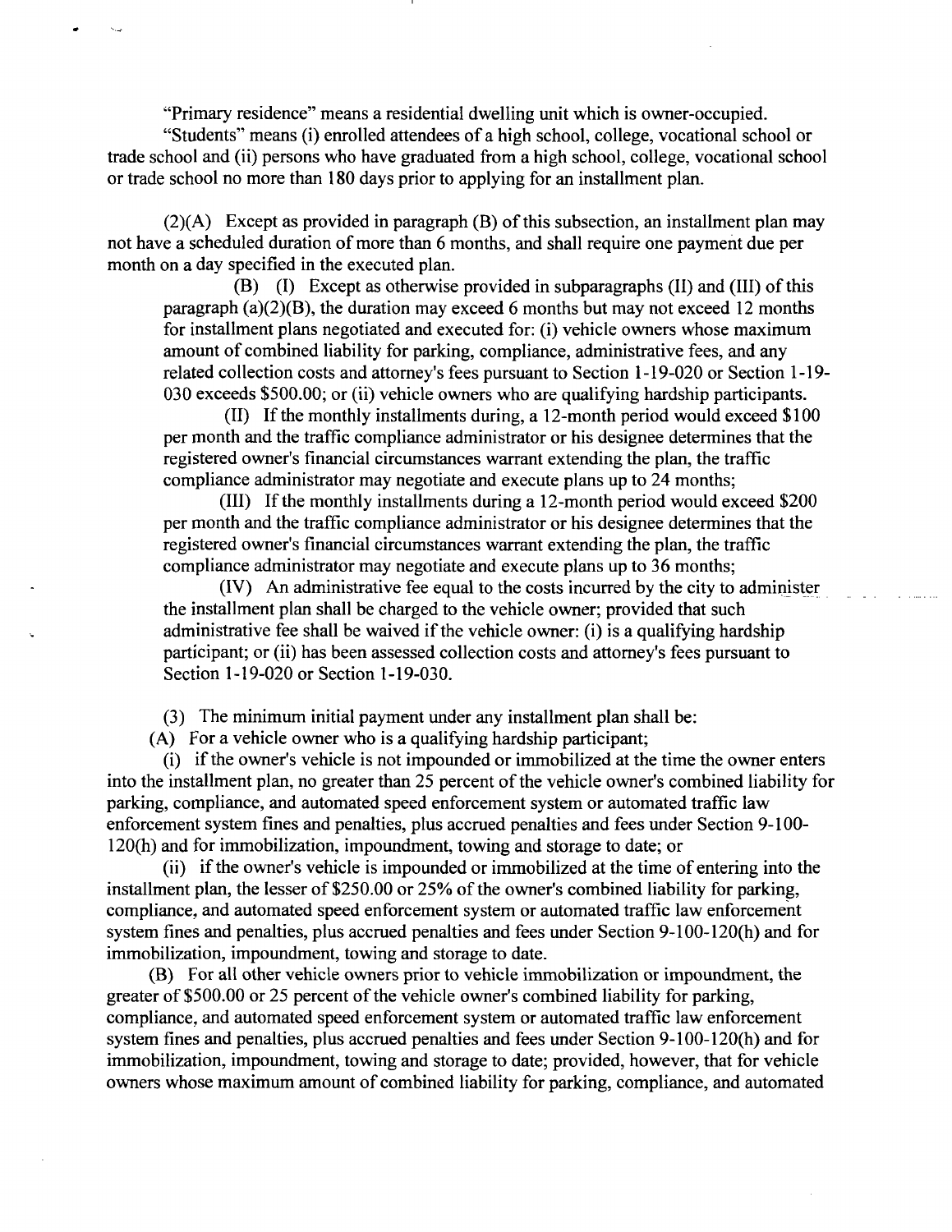camera fines and penalties does not exceed \$500.00, the minimum initial payment shall be 50 percent of the vehicle owner's combined liability for parking, compliance, and automated camera fines and penalties, plus accrued penalties and fees under Section 9-100-120(h) and for immobilization, impoundment, towing and storage to date.

 $\mathcal{Z}_2$ 

 $\ddot{\phantom{a}}$ 

(C) For all other vehicle owners after vehicle immobilization or impoundment, the greater of \$750.00 or 50 percent of the vehicle owner's combined liability for parking, compliance, and automated speed enforcement system or automated traffic law enforcement system fines and penalties, plus accrued penalties and fees under Section 9-100-120(h) and for immobilization, impoundment, towing and storage to date.

(4) Required installment payments after the initial payment shall be substantially equal, unless the traffic compliance administrator determines, based on a review of the vehicle owner's finances, that installments in different amounts will be more effective in paying off the total indebtedness;

(5) If the vehicle owner fails to make all required payments in a timely manner, the vehicle owner's motor vehicle shall be subject to immobilization or impoundment and the vehicle owner shall be liable for the outstanding balance plus an additional penalty of \$100.00.

(6) Every installment plan shall be in a form prescribed by the traffic compliance administrator, and shall state the total indebtedness, the amount of the initial installment, the amount of each subsequent installment and the date each is due, the penalty for delinquency under the installment plan, and such other provisions as the traffic compliance administrator may determine. The installment plan shall also require the vehicle ovmer to pay every parking violation fine, every compliance fine, and automated camera fine that becomes final during the term of the installment plan. The initial installment shall be paid when the plan is executed. Upon execution of the agreement and payment of the initial installment, and as long as the vehicle owner is in compliance with the installment plan, the vehicle owner's vehicles shall not be subject to immobilization and impoundment for failure to pay the parking, compliance, and automated camera fines and penalties described in the installment.

(b) The following vehicle owners are not eligible for an installment plan under subsection (a) of this section:

(1) An owner whose vehicle is impounded by the city under any other chapter of this Code;

(2) An owner who has negotiated ari installment plan and has not performed every act required by him under the plan.

(c) Nothing in this section shall be constmed as prohibiting a vehicle owner from voluntarily making an initial minimum payment or monthly installment payment in an amount greater than provided in this section.

(d) At the request of a vehicle ovmer, the traffic compliance administrator mav approve amendments to an installment plan to include liabilities incurred bv the vehicle owner since the date of executing the original installment plan. These subsequent liabilities may be already adjudicated, or the vehicle owner may sign a waiver of defenses, in a form approved by the corporation counsel, for the purpose of having the liabilities included in the installment plan. If the inclusion of the subsequent liabilities would raise the vehicle owner's monthly payment above the maximum amount provided in either subparagraph  $(a)(2)(B)(I)$  or subparagraph